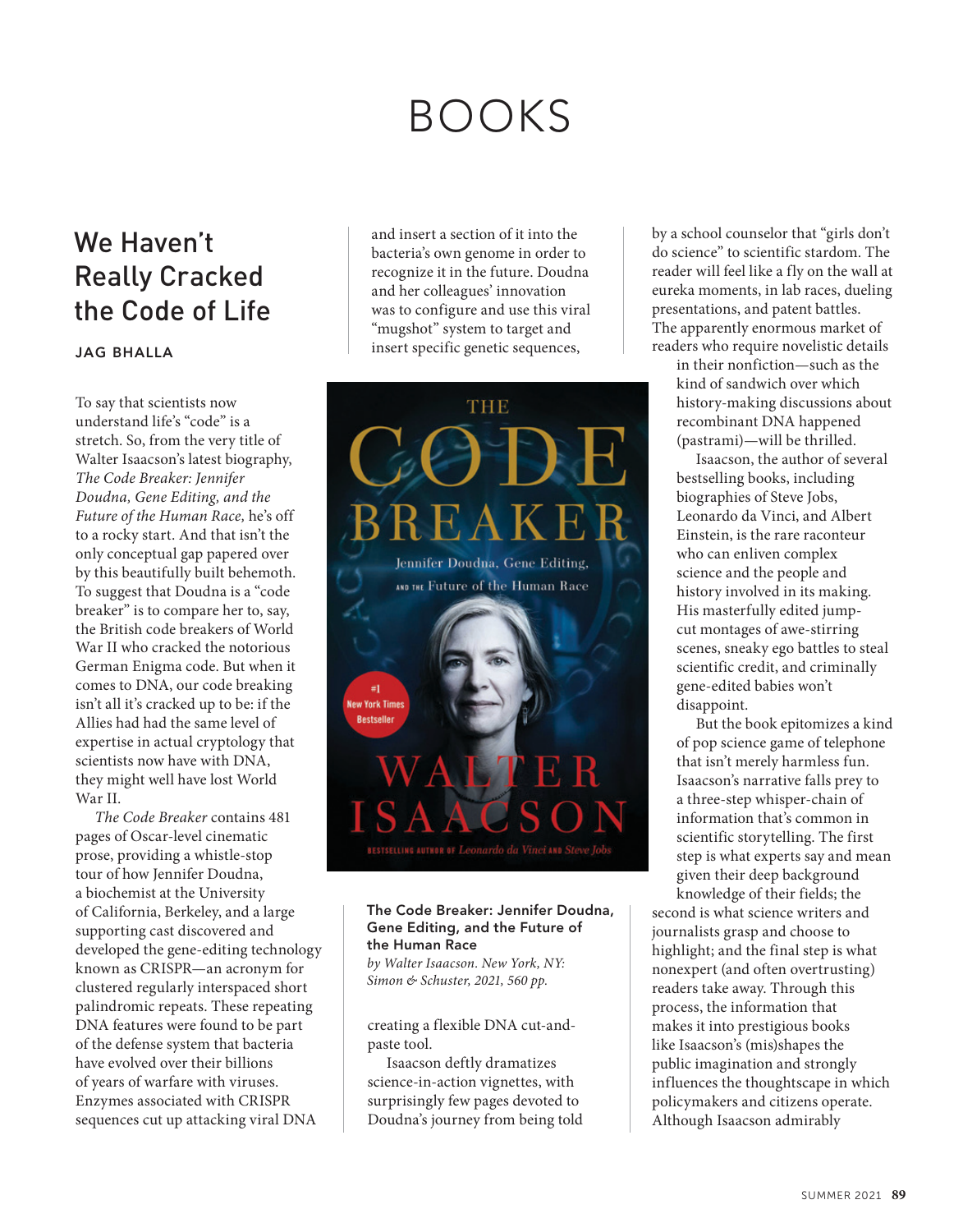wrestles with technical and moral complexities, I argue that his tone and balance generate a highbrow "CSI effect"—ill-founded beliefs resulting from (over)dramatic license and the elevation of entertainment above accuracy.

When Isaacson writes that scientists have cracked the "code of life" and can do "precise" gene edits, those statements are true only in a narrow sense; more broadly, they mislead. When molecular biologists use words such as "editing," "engineering," "coding," "programming," and "mapping," they generally know—or at least should know—that these are limited metaphors. In ordinary usage (i.e., outside biology), those words involve systems in which all the parts and roles are well understood. But that's not remotely the reality in the fields of genetics and molecular biology. Although it's rarely advertised, computational biologist Lior Pachter argues, "the reality is that we have no idea how the genome functions, or what the vast majority of genes or variants actually do." Isaacson does little to clarify this confusion or to counter the field's glamorous hype-fest.

Saying we're "learning the language in which God created life," to quote from President Bill Clinton at a White House event celebrating the Human Genome Project, hints at a handier analogy. This god language of the genome is written in a script that scientists can transcribe into English letters (A, C, T, and G). But researchers know what only a small fraction of the resulting words mean. Most of the approximately 20,000 entries in the human genome "dictionary" remain completely blank. It's as if we had an Enigma decryption device but only a limited understanding of a smattering of German words.

What's more, most gene words "mean"—that is, do—many things. It turns out nature loves puns; it is polysemic deep in its molecular essence. Nature also seems to love

other wordplay, like the palindromic repeats—the PR in CRISPR—that were central to the tool's discovery. In addition, 926,535 "regulatory elements" (think of them as usage rules) are listed in what are misleadingly called "encyclopedias of DNA elements." Again, scientists are clueless about their meaning. We can crudely cut and paste with tools like CRISPR, but we are far from fluent in even the basics. Rather than having the "means to rewrite the code of life," as Isaacson suggests, it is truer to say we are like monkeys at molecular typewriters.

Isaacson stylishly mixes glancing prudence with gee-whiz gushing. He usefully reminds readers that the Human Genome Project's "grand medical breakthroughs that were predicted" haven't materialized, even for single-gene disorders. But he slips right back into hype-laden blather like "the great promise of gene editing is that it will transform medicine," giving humans the tools to "control evolution." Contrary to the impression created by the Human Genome Project's puffery (a prior case of pop science malpractice), many illnesses aren't even in principle—addressable at the level of genes. Many conditions arise from complex combinations of behavioral, social, and contextual factors in which genes play roles but which it's hard to imagine will ever be "editable." Isaacson describes a real CRISPR treatment for sickle cell disease (priced at \$1 million per treatment), but that sort of clean single-gene flaw is rare.

Such distinctions matter. The presumption that hard problems are on a continuous spectrum with easy cases has been dubbed the "first step fallacy": it's just a matter of taking more steps along the same path to crack the most complex cases. We see this fallacy often in technooptimist circles. Now that artificial intelligence can classify cat pictures,

some techies suppose we're on our way to solving the hardest patterning problems in every science. This sort of untethered-from-reality techboosterism has led to much misuse of talent, time, and treasure—and many disappointments.

Plainly stated, it's easier to see the absurdly wishful hand-wave-y thinking. The mind-bogglingly labyrinthine etiologies of diseases such as Alzheimer's or various cancers just aren't in the same conceptual category as single-gene illnesses (sickle cell, Tay-Sachs, Huntington's). Quoting, as Isaacson does, a venture capitalist saying, "We have in our crosshairs any disease with a genetic component. … We can go in and fix the error," without immediately throwing cold water on the claim amounts to more molecular malarkey. It's like reasoning that since bicycles and nuclear submarines are both technically vehicles, once we've cracked bike gears we'll soon be voyaging undersea. Nuclear subs aren't complicated bikes. And no amount of being great at gears will get you there.

Mischaracterizing such conceptual distinctions and complexities isn't just a harmless "zest for spinning," a phrase Isaacson uses to describe fact-stretching by the geneticist Eric Lander, founding director of the Broad Institute and now President Biden's science advisor. This hyping quickly spins out of control, with many negative effects, including channeling money away from boring but effective approaches to disease and giving investors, the public, and disease sufferers false hope.

Isaacson's metaphors do a lot of questionable work. He sees biochemistry's "molecules becoming the new microchips" and compares "digital coding to genetic coding." But obviously in computers, engineers build and understand every component; that is not nearly the case in molecular biology. Evolutionary scientist and physician Randolph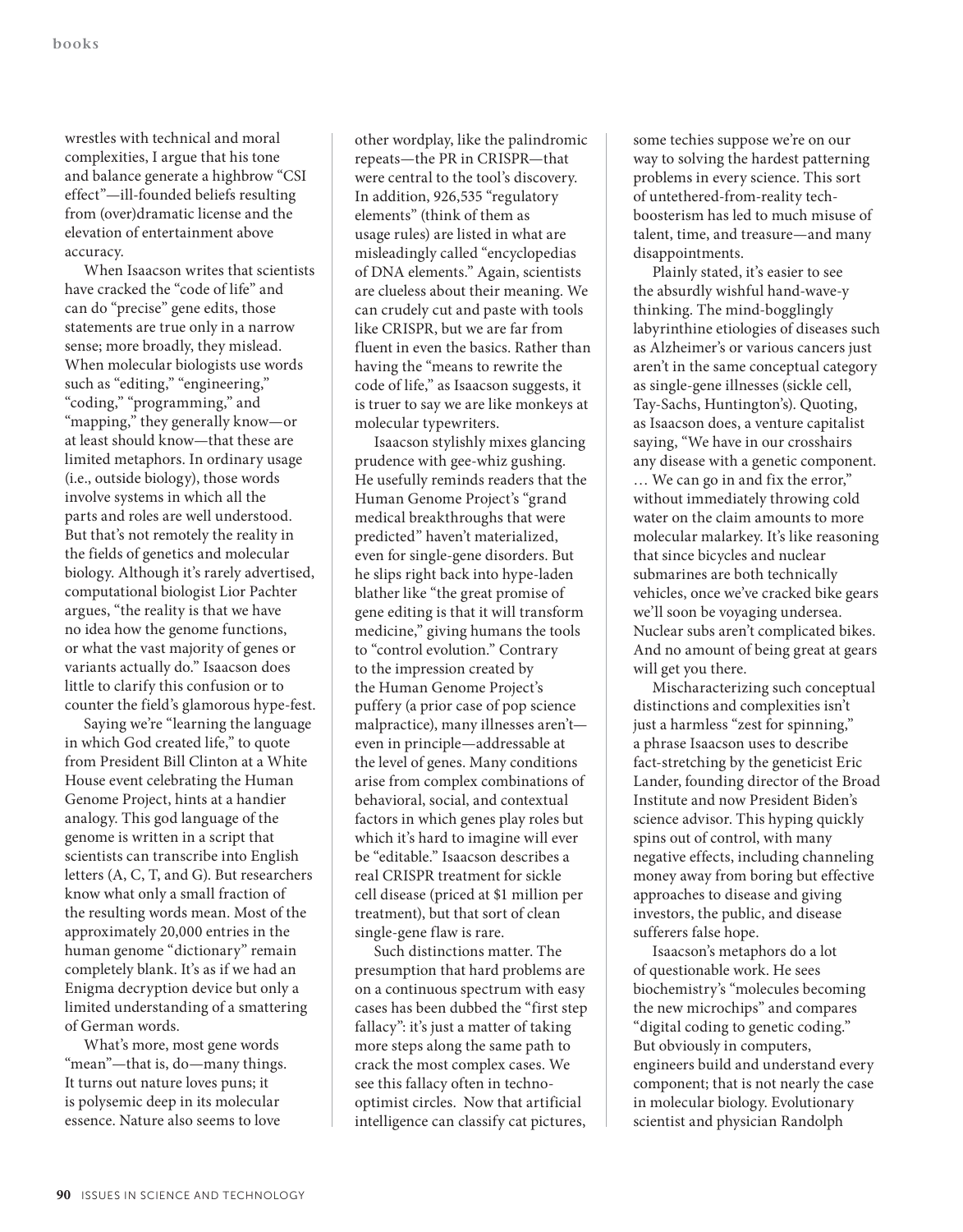Nesse has called this fallacy "tacit creationism." It presumes a designlike evolutionary process of creating systems with fixed parts, like cogs or microchips, that have separable functions. In reality, life at the cellular level seethes with rapidly forming flash-mobs of varying molecular "parts" that operate in jostling crushes of a vast "Brownian storm" involving billions of proteins per cell.

More disturbing is the prominent role Isaacson gives to a biohacker jester, Josiah Zayner, who playfully chides the bureaucratic slowness of biomedical regulation. Isaacson is so captured by the genes-ascode metaphor and the idea that rebels "push humanity forward" that, "despite the dangers," he writes, society should "tap into the biological wisdom and innovation of crowds." But Zayner's declaration that genetic engineering "is no harder than computer engineering" should be disqualifying. And again, quoting him without correction is tantamount to pop science malpractice. Rather than a wiki-wisdom of crowds, we risk the malice of mobs. Consider computer viruses, which impose costs on all of us. (With one desktop computer, I spent more on antivirus software over the years than on the hardware.)

Doudna is much more cautious than Isaacson, and perhaps this characteristic doesn't fit his swaggering rebel mold. This difference may partly explain why she gets relatively few pages compared to the stars of his other genius biographies. Doudna is deeply troubled that CRISPR could become "a toolbox for future Frankensteins." She can "scarcely begin to conceive of all the ways [it] might be perverted." She describes a nightmare in which "Hitler with the face of a pig" asks her to explain CRISPR, which points to the

perennial problem of any powerful technology: how does society ensure it is used only for good and not for nefarious purposes?

The standard answer is regulatory oversight and ethical checks and balances beyond the whims of the inventors. Doudna is "appalled" by the failure of the scientific community to selfregulate—resulting in the birth of gene-edited babies (the work of a rebel Chinese scientist who is currently serving a prison sentence). In his enthusiasm for Zayner and his approving quote of Steven Pinker saying bioethicists should "get out of the way," Isaacson makes clear his disdain for this kind of oversight.

In Isaacson's telling, the biohacker Zayner hopes to edit away the pain of bipolar anxiety that he fears he will pass on to his kids. Isaacson sagely intones that eventually we may isolate genes that predispose to psychiatric disorders. Here's the first step fallacy at work again. There are good reasons why many psychiatric conditions are unlikely ever to be genetically addressable. The broken-braindue-to-bad-genes doctrine hasn't fared well. The World Health Organization, for instance, classifies depression as a biopsychosocial condition with nine main causal factors, only two of which are biological, and the rest behavioral and social. It's an unfounded assumption that "the biology" of every disease can be found at the genetic or molecular level. As neurogeneticist Kevin Mitchell pointed out on Twitter, for many "psychiatric conditions, [their] biology \*emerges\* at the level of neural systems" rather than directly from gene products.

In biology, words like "engineering" and "programming" perpetuate a deeply mistaken genes-are-like-code belief to which Silicon Valley entrepreneurs and

many in the thinkerati seem highly susceptible. For instance, Elon Musk has said that "synthetic RNA (and DNA) … basically makes the solution to many diseases a software problem." Ray Kurzweil predicted we will "realistically model all biology" by 2030. Mark Zuckerberg and Priscilla Chan's foundation will "cure all diseases" by 2100. These Silicon Valley titans seem to express a combination of tacit creationism, the first step fallacy, and plain old hubris. They don't seem to have a handle on the tremendous intricacies involved in biology's level of complexity and its radical conceptual differences from humanbuilt tech.

And although CRISPR technology is still in its infancy, Isaacson uses the tech-triumphalist trumpet to tug hard at our heartstrings, declaring it immoral not to use gene editing to reduce suffering. As a "moral principle," he writes, "everyone deserves freedom from genetic disease." Not only that: "Aren't we obligated to look after the welfare of our children and future humans in general?" In addition to treatments for disease, Isaacson weighs whether parents should be allowed to use gene editing to give their kids better lives by enhancing height, musculature, or intelligence.

He admirably expresses concerns about fairness and distribution; but, of course, we already have a technology that can enhance precisely those traits (and many more), thereby vastly reducing current human suffering. It's called food. A hundred and fifty million kids worldwide are stunted by malnutrition (as many as 30% of children in some poor nations). They suffer below-normal height and weight and lack schooling because we collectively choose to use resources for other purposes. I'll grant high-tech moral cheerleaders more credence when their